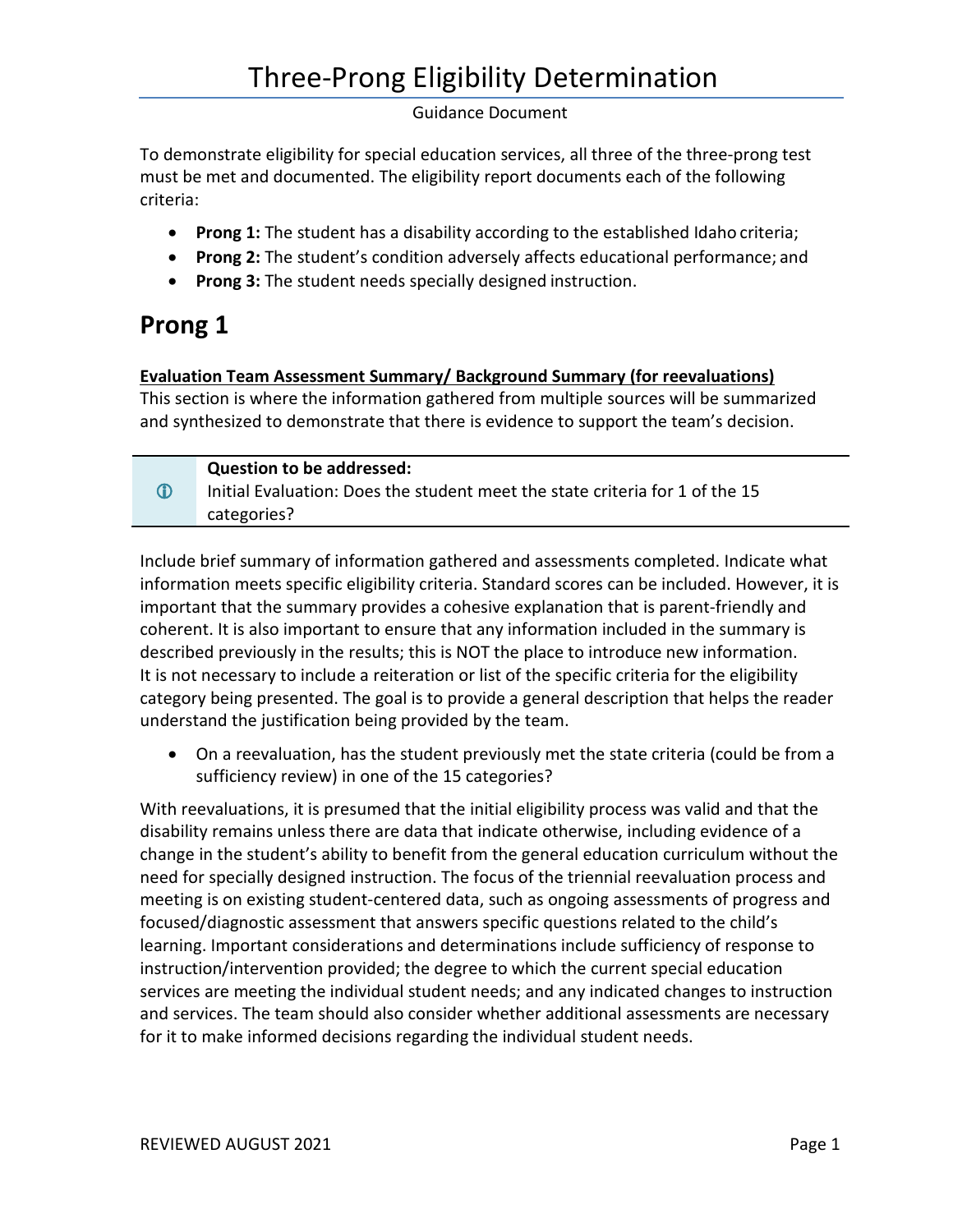# **Adverse Impact/Adverse Effect of the Student's Disability on his or her educational performance**:

- 1. Does the disability impede the student's progress such that the student's educational (more broadly defined than academics) performance is significantly and consistently below similar age peers preventing him or her from benefitting from general education?
- 2. How are those characteristics of the student's disability evidenced in his or her general education performance? In other words, on which specific skill area(s) is the adverse effect of the disability experienced?
- 3. Describe *how* the disability impacts academic performance and/or social interactions and/or independent functioning and/or learning behaviors etc.? (How does the student perform in the general education curriculum and environment based on data collected from observations, work samples, CBM's, discipline records, etc.)

#### **Remember:**

If the student is performing well in conjunction with existing support from special education, describe how the team has established that removal of current supports and services would adversely impact the student's performance. This can include a

 $\mathbf{D}$ history of adverse impact when those services were not provided. Students should not be denied services to prove adverse impact.

#### **Need for Specially Designed Instruction:**

- 1. Does the student require special education to meet state standards?
- 2. *How* does the content, methodology, or delivery of instruction need to be adapted to meet the student's unique needs that result from the disability?
- 3. In other words, what specialized instruction does the student need to addressthe areas identified in the adverse impact section? Consider the following needs:
	- Instructional Needs (i.e., direct/explicit instruction in reading, social skills, life skills, organization)?
	- Environmental Needs (i.e., reduced distraction, smaller group)
	- Curricular Needs (i.e., modified content, functional curriculum)
	- Instructional Delivery Needs (i.e., slower pace, simplified vocabulary, repetition, guided practice)
	- Behavioral needs (i.e. coping strategies, social skills, problem-solving skills)

# **Remember:**

- $\mathbf{D}$
- $\triangleright$  Special education is a service, not a place.
- $\triangleright$  This description should lead to individualized goals.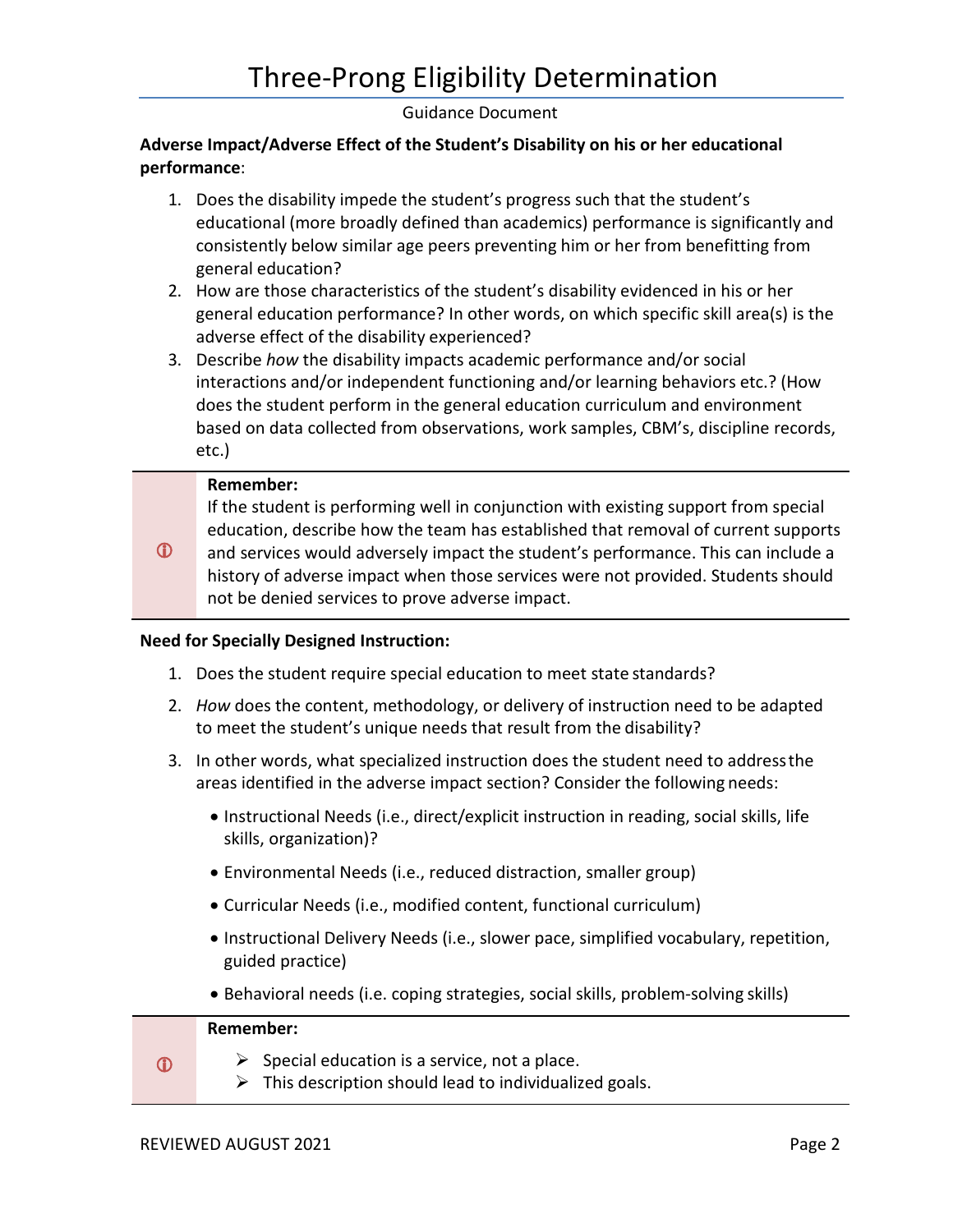# Three-Prong Eligibility Determination

#### Guidance Document

*Following are some selected well-written statements. These have come from actual reports on individual students and are provided as examples of how statements should be tailored to a child's specific disability characteristics and unique needs. They are not intended to be a generic example for identified categories.* 

# **Emotional Disturbance**

#### **Adverse Impact Statement:**

STUDENT'S mood and anxiety significantly interfere with his cognitive processes such that he is not able to think, reason, remember and problem solve at a level that would be expected given his generally low average cognitive skills. As a result, he is unable to concentrate, focus and participate appropriately in the learning activities in the general education setting with general education curriculum.

#### **Need for Specially Designed Instruction Statement:**

Due to debilitating symptoms of depression, STUDENT requires a highly supportive environment where his emotional safety and security needs can be met. STUDENT needs explicit, specially designed instruction to help develop appropriate goaldirected behavior. Specifically, he needs support to plan, prioritize and independently complete assignments in the general education setting. STUDENT would benefit from simplified one-step directions with a high amount of structure and minimal distractions. STUDENT needs remediation and specially designed instruction in the academic areas of reading comprehension and written expression. STUDENT would benefit from simplified, pre-taught vocabulary and re teaching of prefix and suffix meaning and use, guided previewing and predicting text and supported strategies to help him organize his thoughts (i.e., graphic organizer)

#### **Health Impairment**

»

#### **Adverse Impact Statement:**

 continues to experience fluctuations that limit her ability to attend school and STUDENT's diabetes has a significant negative impact on her health and general functioning. Though her blood sugar levels are more stable than in the past, she

» participate with energy and vigor in her classes and assigned activities. In addition, STUDENT exhibits limitations in executive function and visual attention that result in difficulties with organization and management of her day-to-day assignments and task completion.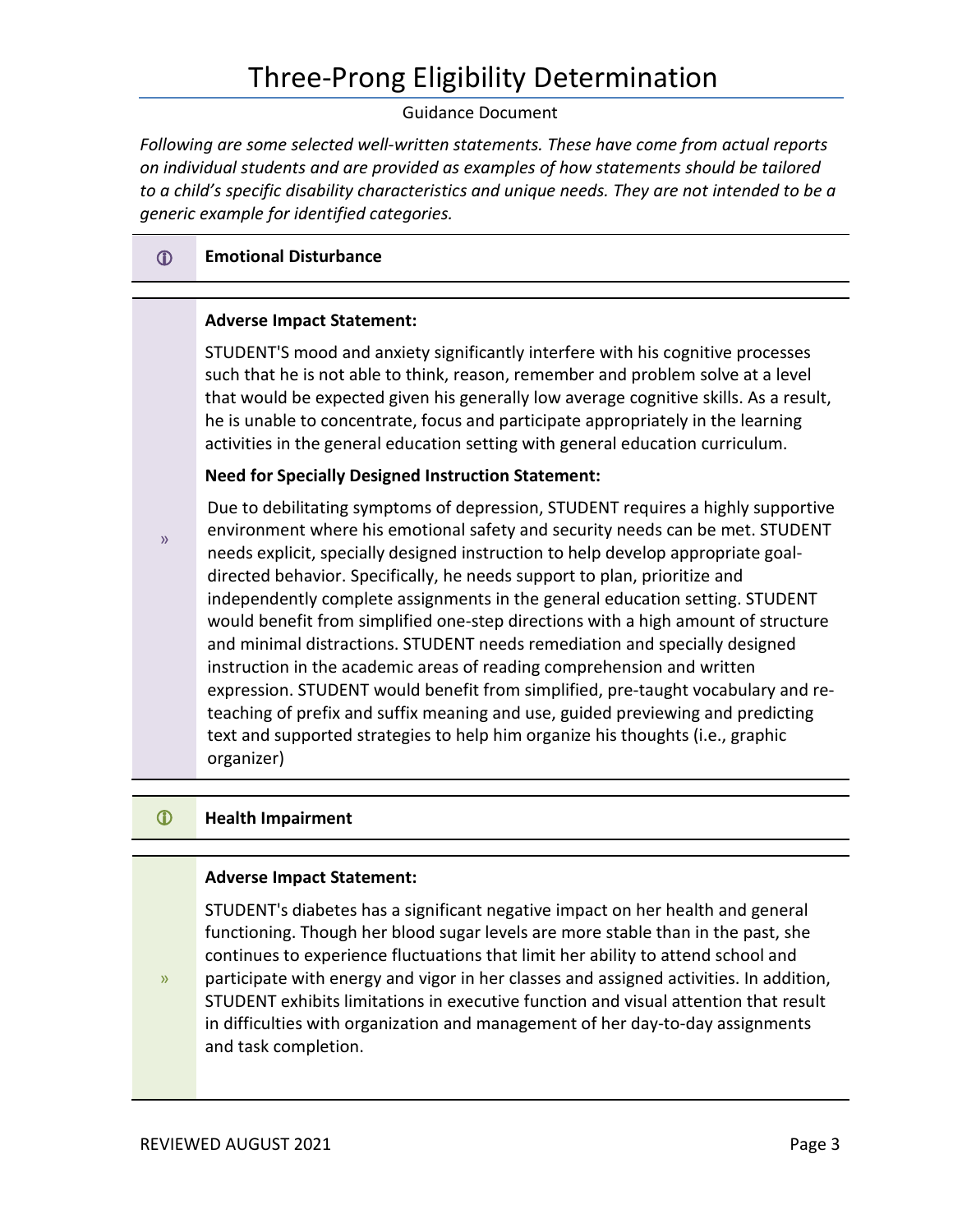#### **Need for Specially Designed Instruction Statement:**

Due to the effects of diabetes as well as deficits in the area of Executive Functioning, STUDENT requires specially designed instruction in the area or organization/general academic management. The effects of STUDENT's diabetes can cause her to have excessive absences and miss instruction, which causes her to fall behind in the general curriculum. STUDENT requires specially designed instruction in the area of academic organization/management to be successful in the general education setting. She specifically requires one-on-one or small group assistance to help her develop a system to independently track, complete and turn in assignments on time so that she can maintain passing grades in her classes. Due to on-going issues related to her diabetes and executive functioning deficits STUDENT may also need general academic support. STUDENT can also benefit from having assignments shortened and/or reduced, missed concepts retaught, and having large assignments broken into smaller chunks, with designated check-ins to monitor progress as well as a weekly binder and grade checks in Study Skills.

# **Autism/Intellectual Disability**

#### **Adverse Impact Statement:**

 STUDENT's social and communication deficits functionally limit his social relationships. While peers are kind and helpful to him, STUDENT has not developed any meaningful friendships (does engage in parallel play/communication with highly familiar peers). Outside of family, adult relationships are often by manufactured by extrinsic rewards.

 While STUDENT has many foundational academic skills, he does not level and adapted to his needs, he is unable to initiate, persist, and generalize. consistently/willingly demonstrate them. Even when work is at his instructional STUDENT's inability to identify and solve problems impacts his ability to problem  $\gamma_{\text{S}}$  solve everyday situations at school. STUDENT exhibits a need to create patterns/designs or perseverate on items of interest (bugs/small items within reach) which interfere with his learning and overall academic progress.

#### **Need for Specially Designed Instruction Statement:**

 STUDENT requires specially designed instruction in the area of academics structure, visual cues, minimal distractions and small group instruction to enable him to learn necessary foundational skills. At this time, he is unable to work (including reading, reading comprehension, writing, and math) and adaptive skills (including social, independence, and communication skills). STUDENT needs independently, even when the task is at his instructional level. He, therefore, requires small group instruction in a less stimulating setting to establish an environment where STUDENT can attend to learning and be given individualized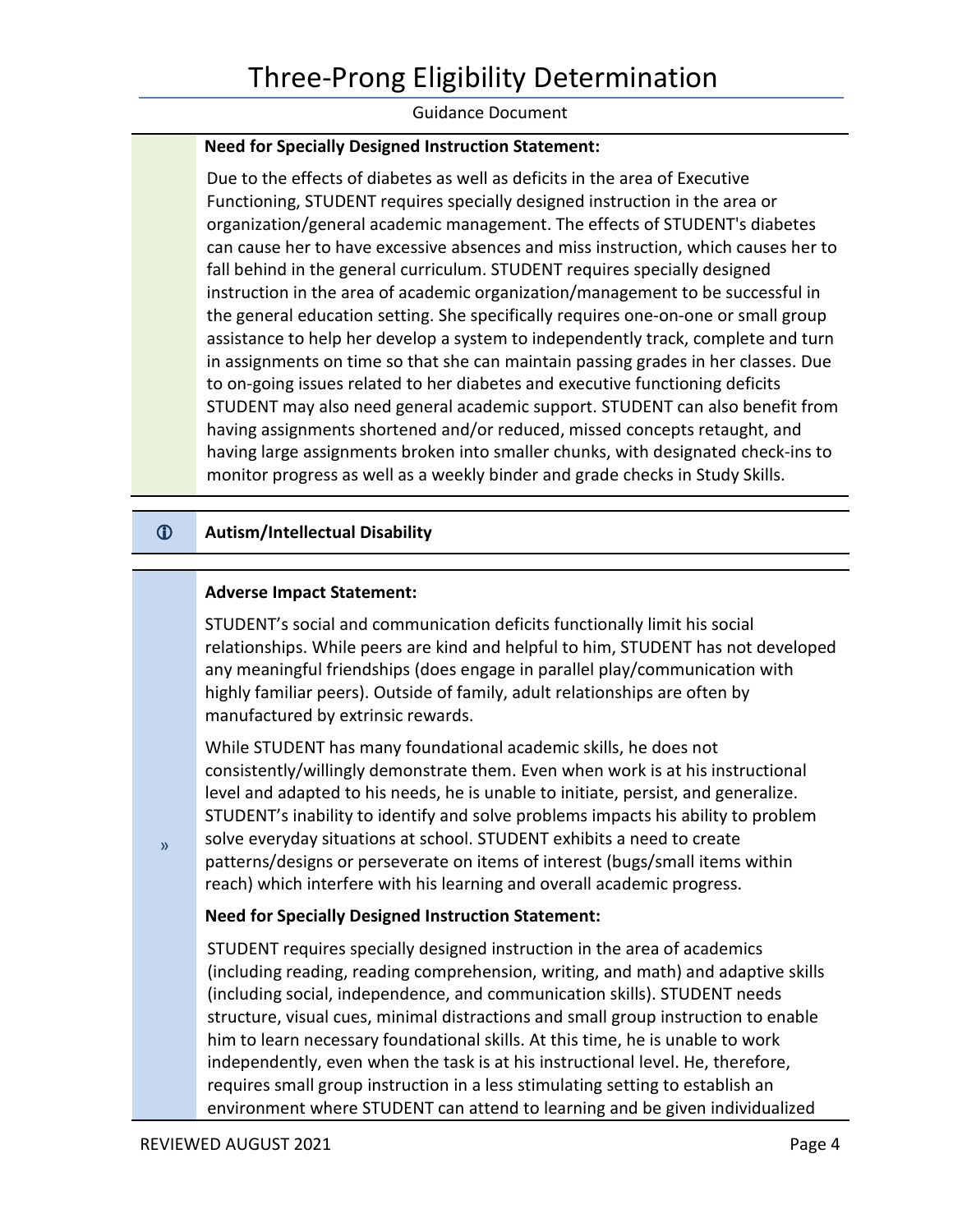# Three-Prong Eligibility Determination

#### Guidance Document

attention and prompts to complete work. He needs the opportunity to have access to direct and immediate corrective feedback to minimize confusions, as well as multiple chances for reviewing, re-teaching, and practice, in order to consolidate the skills he is learning. STUDENT requires specially designed instruction in the area of communication and pragmatics including understanding inferences, identifying problems and solutions to problems and staying on topic during structured tasks so that he can become more independent in his social communication skills within the classroom setting.

# *C* Re-evaluation (SLD)

#### **Background Summary:**

 eligibility category of DD. A review of previous evaluations indicated that STUDENT with average to high average abilities in all other areas assessed. She also displayed significant delays in her acquisition of basic reading skills, reading comprehension and written expression. She has received direct instruction in English language arts modified, grades in language arts. However, she continues to perform at the below STUDENT is a 6th-grade student who has been on an IEP under the category of SLD since 3rd grade. Before that, she received special education services under the demonstrated below average crystalized intelligence and short-term memory skills, through the resource program. She has also been supported in her general education classroom both through push-in services from special education staff and accommodations and modifications provided by her general education teachers. With all of these supports and services, STUDENT has maintained passing, though basic to basic level on state standardized assessments, and curriculum-based measures. In other content areas, such as math and science, STUDENT has consistently earned As and Bs, with accommodations to support her reading and writing within those classes.

 were completed as part of this reevaluation. STUDENT continues to exhibit a specific learning disability in the areas of reading and written expression. Based on a review of her past and current performance, no additional assessments

#### **Adverse Impact Statement:**

 ability to develop her vocabulary, which directly affects her ability to comprehend what she is reading and the rate and accuracy in which she reads it. As a result, STUDENT is likely to have difficulties making inferences, accurately answering remember what she intends to write while also remembering to use appropriate STUDENT's deficits in crystallized knowledge and short-term memory impact her comprehension questions and decoding unfamiliar multi-syllabic words. This also impacts her ability to express her knowledge in writing by limiting her ability to terminology, organization, and basic mechanics of writing (i.e., spelling

»